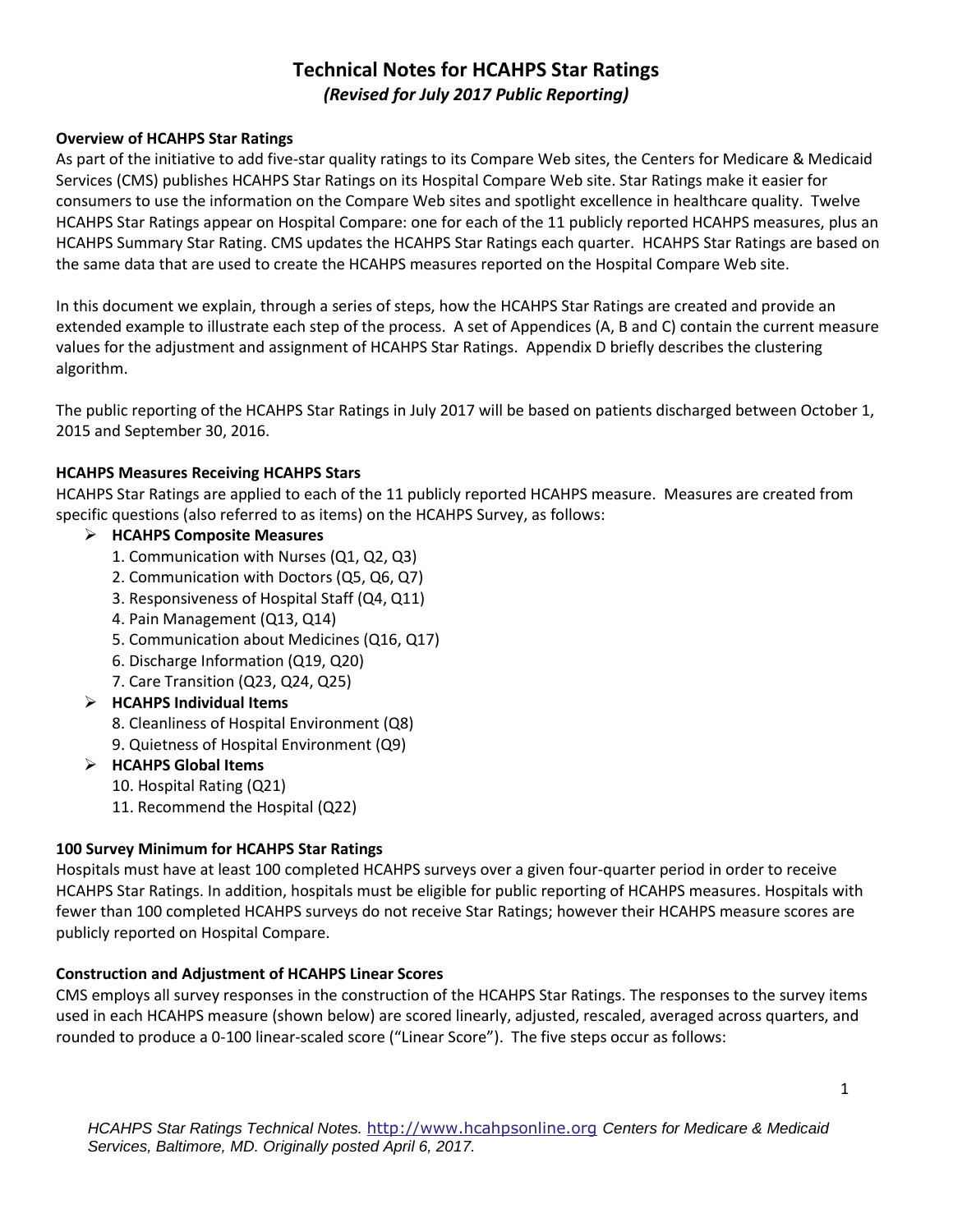#### **One: Linear scoring**

The Linear Score used in HCAHPS Star Ratings is closely related to the "top-box," "middle-box" and "bottom-box" scores publicly reported on the Hospital Compare Web site. Please note that neither screener (10, 12, 15, and 18) nor "About You" (26-32) items are converted to linear scores.

Individual responses to the HCAHPS Survey are scored as follows:

#### **For items 1-9, 11, 13-14, and 16-17:**

 $\triangleright$  "Never" = 1; "Sometimes" = 2; "Usually" = 3; and "Always" = 4

 **For items 19 and 20:** 

 $\triangleright$  "No" = 0; and "Yes" = 1

#### **For item 21:**

 $\triangleright$  Hospital Rating "0" = 0; Hospital Rating "1" = 1; Hospital Rating "2" = 2 ... Hospital Rating "10" = 10  **For item 22:** 

```
\triangleright "Definitely No" = 1; "Probably No" = 2; "Probably Yes" = 3; and "Definitely Yes" = 4
```
#### **For items 23, 24, and 25:**

 $\triangleright$  "Strongly Disagree" = 1; "Disagree" = 2; "Agree" = 3; and "Strongly Agree" = 4

The item responses are averaged at the hospital level to form the hospital-level mean for each measure.

#### **Two: Adjustment of HCAHPS linear scores**

as follows. CMS applies adjustments for the effects of patient mix, survey mode, and quarterly weighting through a series of steps,

 patient sub-groups to respond more positively or negatively to the HCAHPS Survey. PMA enables fair comparisons adjustments, including the definition of the PMA factors, can be found in the documents on the HCAHPS On-Line Web site, [www.hcahpsonline.org,](http://www.hcahpsonline.org/) under the *"Mode & Patient-Mix !dj"* button. First, CMS applies patient-mix adjustment (PMA) to quarterly HCAHPS scores to account for the tendency of certain across hospitals by adjusting hospital scores as if all hospitals had an identical mix of patient characteristics. The patientmix adjustment table can be found in Appendix A, Table 1. Appendix A, Table 2 contains the national means for patientmix variables. These adjustments are applied to HCAHPS scores on the scale shown above. These values are shown for each answer option on the survey instrument. Additional information about the application of the HCAHPS patient-mix

 Second, HCAHPS quarterly scores are adjusted for the effect of mode of survey administration (mail, telephone, mixed experiment and survey mode adjustment, please see [www.hcahpsonline.org.](http://www.hcahpsonline.org/) mode or Interactive Voice Response). CMS derived the survey mode adjustments from a large-scale, randomized mode experiment. The mode adjustments are included in Appendix B. Similar to PMA, these adjustment are applied on the original scale shown on the HCAHPS survey instrument for each measure. For detailed information about the mode

If the measure is a multi-item composite, averaging of items within composites takes place at this point.

#### **Three: Rescaling of HCAHPS linear adjusted scores**

 Each adjusted HCAHPS linear measure score on the original scale (shown above) is then transformed into a 0-100 linearscaled score using the following conversion:

 The PMA- and mode-adjusted hospital-level measure mean, **M**, minus the lowest possible response to the measure, **R**, divided by the highest possible response to the measure, **K**, minus the lowest response, R. An example follows:

$$
100*\frac{M-R}{K-R}
$$

*HCAHPS Star Ratings Technical Notes.* [http://www.hcahpsonline.org](http://www.hcahpsonline.org/) *Centers for Medicare & Medicaid Services, Baltimore, MD. Originally posted April 6, 2017.*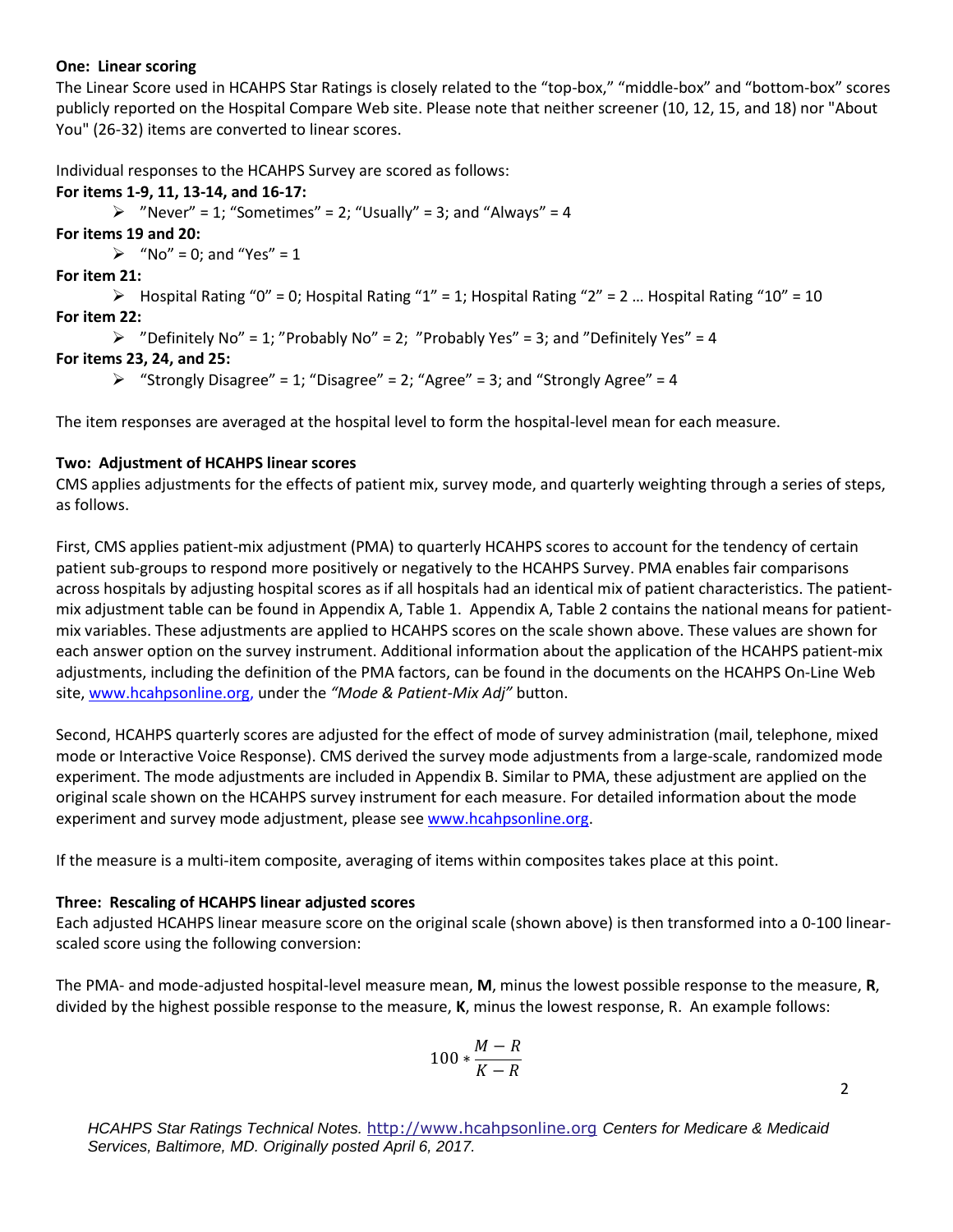#### **Four: Weighted Average of Quarters of HCAHPS linear scores**

The four-quarter averages of HCAHPS linear scores are weighted proportionately to the number of eligible patients seen by the hospital in each quarter of the reporting period. Specifically, each quarter's score has a quarterly weight equal to that quarter's eligible discharge size divided by the total eligible discharge size for the four quarters that make up the reporting period.

#### **Five: Rounding of HCAHPS linear scores**

The four-quarter averages of HCAHPS linear scores are rounded to integer values (whole numbers) using standard<br>rounding rules, as follows: rounding rules, as follows:

If the unrounded four-quarter average is less than [X.5], then round down to nearest whole integer. If the unrounded four-quarter average is equal to or greater than [X.5], then round up to nearest whole integer.

#### **An example of the calculation of an HCAHPS Linear Score**

The following is an example of the construction and adjustment of an HCAHPS linear score.

#### **Step 1: Linear scoring**

 (item 8) as follows: 4, 4, 3, 2, and 4. The mean of these responses is **3.4**. For a single quarter from Hospital A, 5 patients responded by telephone to HCAHPS Survey Cleanliness item

#### **Step 2: Adjustment of HCAHPS linear scores**

 This hospital has a total patient-mix adjustment of **-0.038** and a telephone mode adjustment of **-0.072** (as found in the Appendices that follow).

 Patient-mix adjustment applied: 3.4 – 0.038 = **3.362** Phone mode adjustment applied: 3.362 – 0.072 = **3.29** (M) Cleanliness has a maximum response of 4  $(K)$  and a minimum response of 1  $(R)$ .

## **Step 3: Rescaling of HCAHPS linear scores**

 To put this score into the 0-100 scale: 100\*((3.29 – 1) / (4 - 1)) = **76.33** Thus, **76.33** is the quarterly Linear Mean Score for Cleanliness for Hospital A.

#### **Step 4: Weighted Average of Quarters of HCAHPS linear scores**

 The four-quarter averages of HCAHPS linear scores are weighted proportionately to the number of eligible patients seen by the hospital in each quarter of the reporting period. For instance; a hospital has the following scores and numbers of eligibles for the four quarters in a reporting period:

following scores and numbers of eligibles for the four quarters in a reporting period:<br>Q1: 72.35, 4 eligibles; Q2: 67.26, 7 eligibles; Q3: 75.94, 8 eligibles; Q4: 76.33, 5 eligibles.

$$
4 + 7 + 8 + 5 = 24
$$
 total eligibles  
\n $(72.35 * (\frac{4}{24})) + (67.26 * (\frac{7}{24})) + (75.94 * (\frac{8}{24})) + (76.33 * (\frac{5}{24})) = 72.89$  four quarter average

#### **Step 5: Rounding of HCAHPS linear scores**

Four-quarter averages of HCAHPS linear scores are rounded to integer values using standard rounding rules, as follows:

72.89: .89 is greater than .5; so the linear score is rounded up to the next integer, 73.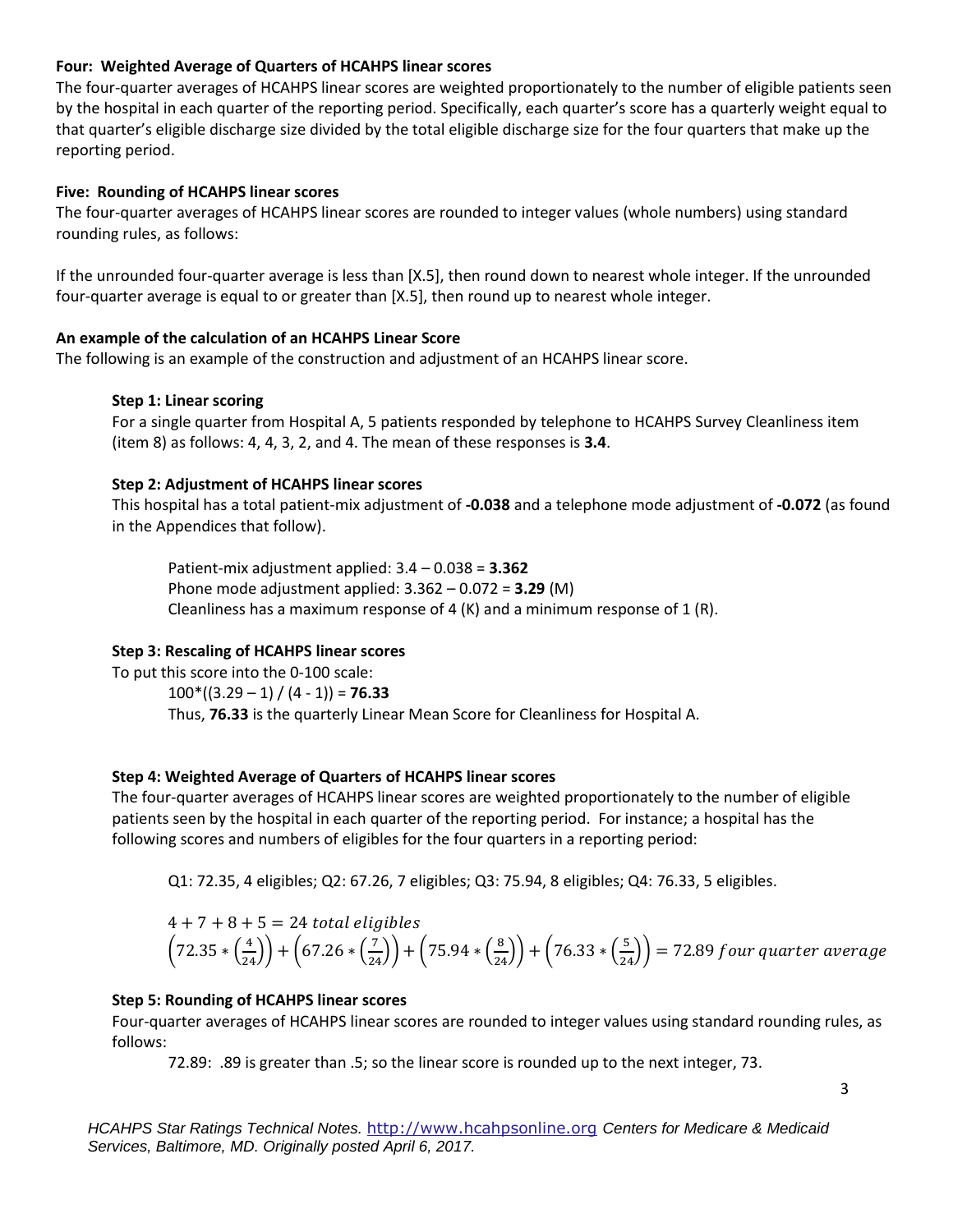#### **Conversion of Linear Scores into HCAHPS Star Ratings for the 11 HCAHPS Measures**

 Next, CMS assigns 1, 2, 3, 4, or 5 whole stars (only whole stars are assigned; partial stars are not used) for each HCAHPS measure by applying statistical methods that utilize relative distribution and clustering.

 The Star Rating for each of the 11 HCAHPS measures is determined by applying a clustering algorithm to the individual for each star rating) such that scores of hospitals in the same score category (star rating) are as similar as possible, and measure scores. Conceptually, the clustering algorithm identifies the 'gaps' in the data and creates five categories (one scores of hospitals in different categories are as different as possible. This clustering algorithm is the same one employed by CMS to determine Medicare Part C and Part D Star Ratings.

 clustering algorithm minimizes the within-cluster sum of squares for each of the Star Ratings levels. The cut points HCAHPS Star Ratings are shown in Appendix C. Additional information about the clustering method can be found in Appendix D. The variance in measure scores is separated into within-cluster and between-cluster sum of squares components. The algorithm develops clusters that minimize the variance of measure scores within the clusters. More specifically, the (boundaries) for star assignments are derived from the range of individual measure Star Ratings per cluster. The star levels associated with each cluster are determined by ordering the means of each cluster. The cut points for the current

## **The HCAHPS Summary Star Rating**

 In addition to Star Ratings for the 11 HCAHPS measures, CMS introduced a new metric, the HCAHPS Summary Star Rating, which is the average of all of the Star Ratings of the HCAHPS measures. The HCAHPS Summary Star Rating is constructed from the following components:

- $\triangleright$  The Star Ratings from each of the 7 HCAHPS Composite Measures
	- $\circ$  Communication with Nurses, Communication with Doctors, Responsiveness of Hospital Staff, Pain Management, Communication about Medicines, Discharge Information, and Care Transition.
- $\triangleright$  A single Star Rating for the HCAHPS Individual Items
	- $\circ$  The average of the Star Ratings assigned to Cleanliness of Hospital Environment and Quietness of Hospital Environment.
- $\triangleright$  A single Star Rating for the HCAHPS Global Items
	- o The average of the Star Ratings assigned to Hospital Rating and Recommend the Hospital.

 The 9 Star Ratings (7 Composite Measure Star Ratings + Star Rating for Individual Items + Star Rating for Global Items) are combined as a simple average to form the HCAHPS Summary Star Rating. In the final step, normal rounding rules are applied to the 9-measure average to arrive at the HCAHPS Summary Star Rating (1, 2, 3, 4, or 5 stars).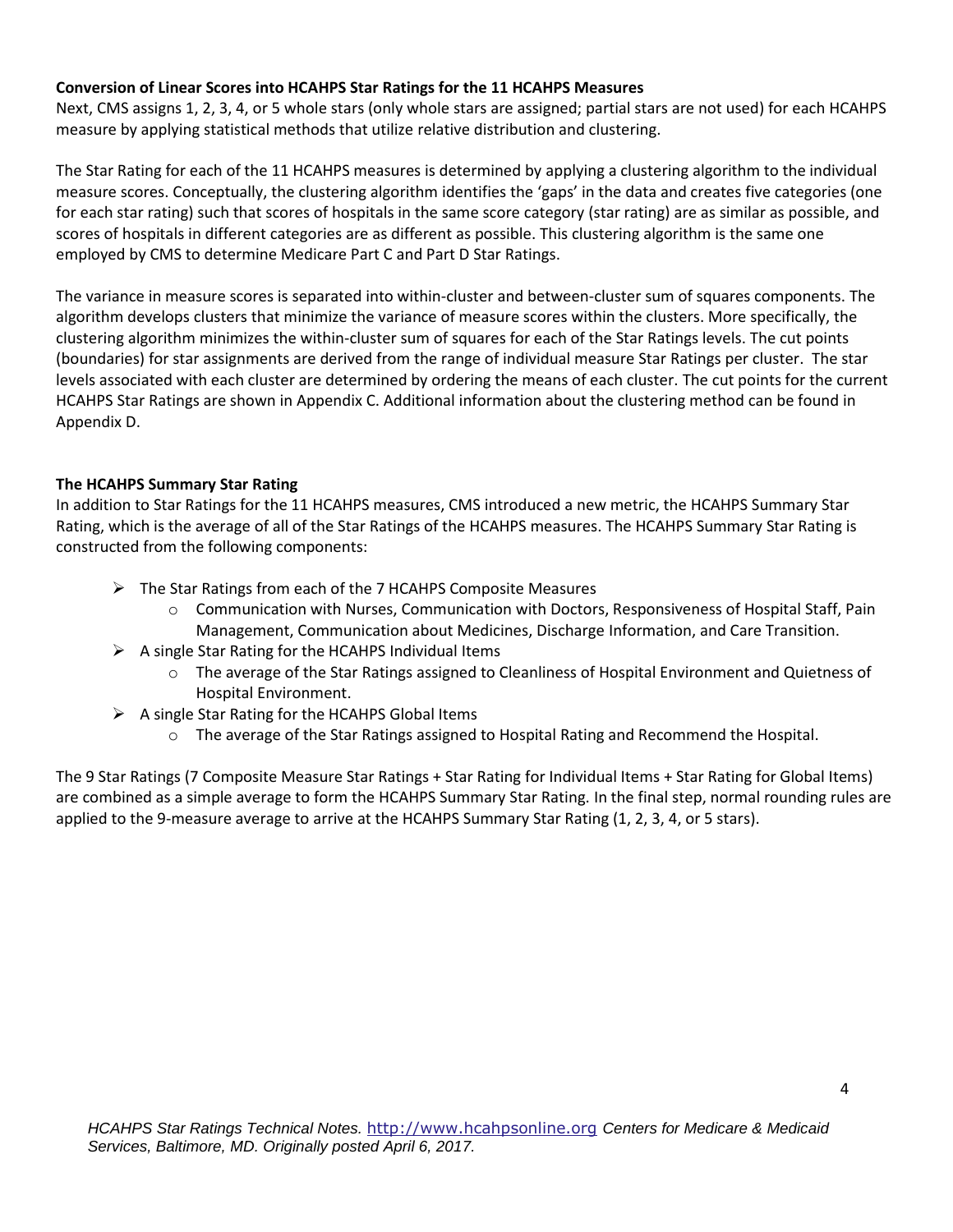## **An example of the calculation of the HCAHPS Summary Star Rating.**

The following is an example of how to calculate the HCAHPS Summary Star Rating. Suppose a hospital has Star Ratings for each of the 11 HCAHPS measures as shown in following table.

|                                            | 11<br><b>HCAHPS</b><br><b>Measure</b><br><b>Star</b><br>Ratings | 9 Star<br><b>Ratings</b><br>Used in<br><b>HCAHPS</b><br><b>Summary</b><br><b>Star Rating</b> | 9-Measure<br><b>HCAHPS Summary Star</b><br><b>Rating Average</b><br>(unrounded) | <b>HCAHPS</b><br><b>Summary</b><br><b>Star Rating</b><br>(rounded) |
|--------------------------------------------|-----------------------------------------------------------------|----------------------------------------------------------------------------------------------|---------------------------------------------------------------------------------|--------------------------------------------------------------------|
| <b>HCAHPS Composite Measures</b>           |                                                                 |                                                                                              |                                                                                 |                                                                    |
| <b>Communication with Nurses</b>           | 4                                                               | 4                                                                                            |                                                                                 |                                                                    |
| <b>Communication with Doctors</b>          | 3                                                               | 3                                                                                            |                                                                                 |                                                                    |
| Responsiveness of Hospital Staff           | 4                                                               | 4                                                                                            |                                                                                 |                                                                    |
| Pain Management                            | 5                                                               | 5                                                                                            |                                                                                 |                                                                    |
| <b>Communication about Medicines</b>       | 4                                                               | 4                                                                                            |                                                                                 |                                                                    |
| Discharge Information                      | 4                                                               | 4                                                                                            | $(4+3+4+5+4+4+3+5+3.5)/9$                                                       | 4                                                                  |
| <b>Care Transition</b>                     | 3                                                               | 3                                                                                            | $= 3.944$                                                                       |                                                                    |
| <b>HCAHPS Individual Items</b>             |                                                                 |                                                                                              |                                                                                 |                                                                    |
| <b>Cleanliness of Hospital Environment</b> | 5                                                               | $(5+5)/2$                                                                                    |                                                                                 |                                                                    |
| Quietness of Hospital Environment          | 5                                                               | $= 5$                                                                                        |                                                                                 |                                                                    |
| <b>HCAHPS Global Items</b>                 |                                                                 |                                                                                              |                                                                                 |                                                                    |
| <b>Hospital Rating</b>                     | 4                                                               | $(4+3)/2$                                                                                    |                                                                                 |                                                                    |
| Recommend the Hospital                     | 3                                                               | $= 3.5$                                                                                      |                                                                                 |                                                                    |

**Step 1:** Calculate a Star Rating for HCAHPS Individual Items by averaging the Star Ratings for Cleanliness of Hospital Environment and Quietness of Hospital Environment.

In this example, the Star Rating for HCAHPS Individual Items = (5+5)/2 = 5.

**Step 2:** Calculate a Star Rating for HCAHPS Global Items by averaging the Star Ratings for Hospital Rating and Recommend the Hospital.

In this example, the Star Rating for HCAHPS Global Items = (4+3)/2 = 3.5. *Note: Do not round this average.* 

 **Step 3:** Calculate the HCAHPS Summary Star Rating as the average of the 7 composite measure Star Ratings, the Star Rating for HCAHPS Individual Items, and the Star Rating for HCAHPS Global Items.

In this example, the HCAHPS Summary Star Rating = (4+3+4+5+4+4+3+5+3.5)/9 = 3.944.

In this example, the hospital's HCAHPS Summary Star Rating rounds to 4 stars. **Step 4:** Lastly, round the 9-Measure HCAHPS Summary Star Rating Average using the rounding table below.

CMS uses standard rounding rules for the assignment of HCAHPS Summary Stars, as follows:

| 9-Measure HCAHPS Summary Star Rating Average | <b>HCAHPS Summary Star Rating Assignment</b> |
|----------------------------------------------|----------------------------------------------|
| $≥1.00$ and <1.50                            | 1 Star                                       |
| ≥1.50 and $<$ 2.50                           | 2 Stars                                      |
| $\geq$ 2.50 and <3.50                        | 3 Stars                                      |
| $\geq$ 3.50 and <4.50                        | 4 Stars                                      |
| ≥4.50 and ≤5.00                              | 5 Stars                                      |

*HCAHPS Star Ratings Technical Notes.* [http://www.hcahpsonline.org](http://www.hcahpsonline.org/) *Centers for Medicare & Medicaid Services, Baltimore, MD. Originally posted April 6, 2017.*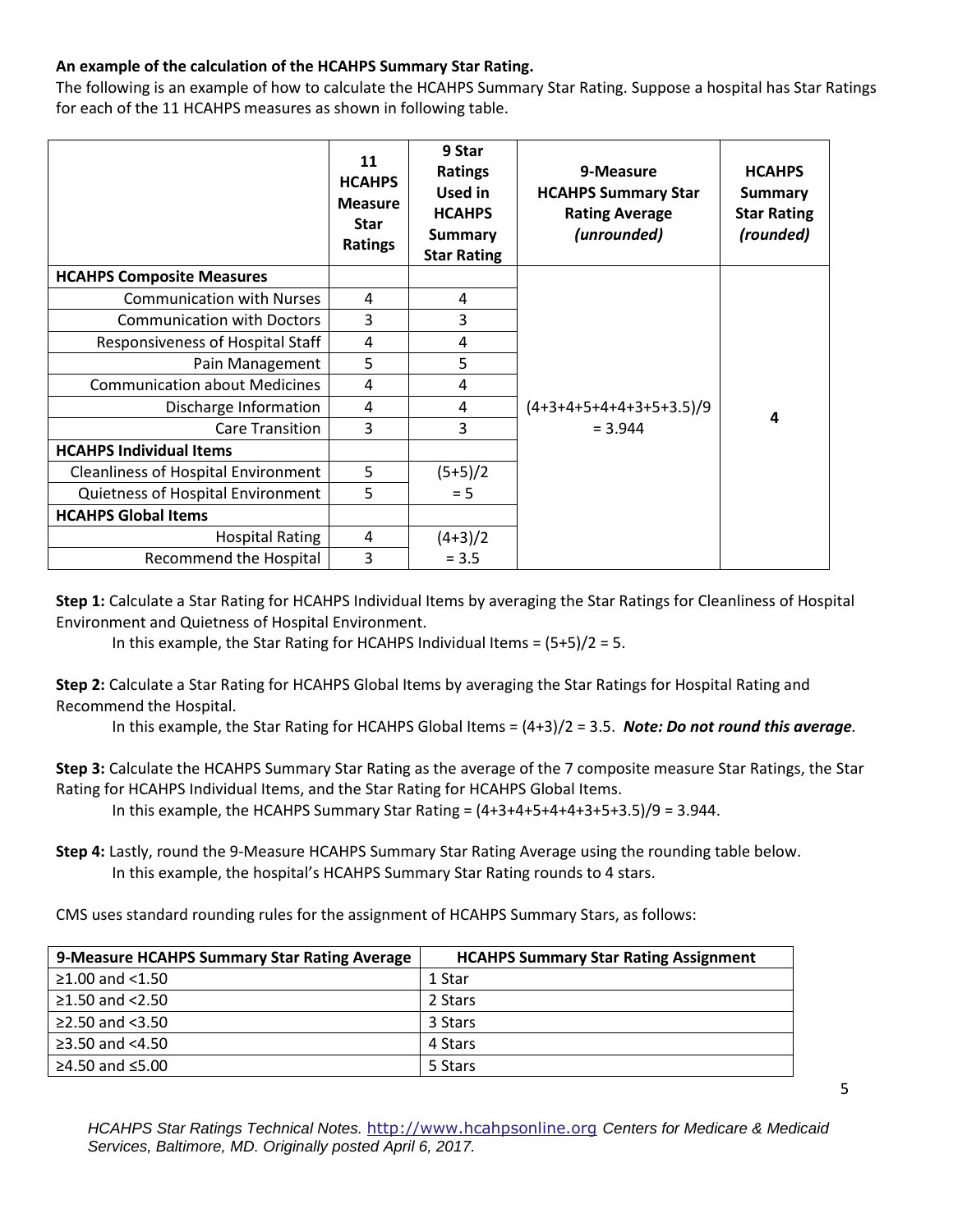## **Appendix A, Table 1: HCAHPS Patient-Mix Adjustments of Linear Scores for Patients Discharged Between Quarter 4, 2015 and Quarter 3, 2016 (October 1, 2015 to September 30, 2016)**

| Patient-Mix<br>Adjustment (PMA)                                                           | Comm. with Nurses | Comm. with Doctors | Responsiveness of Hosp. Staff | Pain Management | Comm. About Medicines | Cleanliness of Hosp. Env. | Quietness of Hosp. Env. | Discharge Information | Care Transition | Hospital Rating | Recommend the Hospital |
|-------------------------------------------------------------------------------------------|-------------------|--------------------|-------------------------------|-----------------|-----------------------|---------------------------|-------------------------|-----------------------|-----------------|-----------------|------------------------|
| Education (per level;<br>1=8th grade or less and<br>6=More than 4-year<br>college degree) | 0.0162            | 0.0198             | 0.0253                        | 0.0253          | 0.0523                | 0.0150                    | 0.0483                  | 0.0050                | 0.0028          | 0.1135          | 0.0186                 |
| Self-Rated Health (per<br>level; 1=Excellent and<br>5=Poor)                               | 0.0659            | 0.0688             | 0.0882                        | 0.0934          | 0.0977                | 0.0623                    | 0.0646                  | 0.0108                | 0.0789          | 0.2439          | 0.0773                 |
| Response Percentile<br>(per 1% of response<br>percentile)                                 | 0.0024            | 0.0023             | 0.0032                        | 0.0022          | 0.0034                | 0.0009                    | 0.0003                  | 0.0004                | 0.0022          | 0.0060          | 0.0021                 |
| <b>LANGUAGE SPOKEN AT</b><br><b>HOME</b>                                                  |                   |                    |                               |                 |                       |                           |                         |                       |                 |                 |                        |
| Spanish                                                                                   | $-0.0154$         | $-0.0433$          | $-0.0254$                     | $-0.0801$       | $-0.0809$             | 0.0105                    | $-0.0863$               | $-0.0105$             | $-0.0068$       | $-0.4415$       | $-0.1253$              |
| Chinese                                                                                   | 0.0885            | 0.0811             | 0.1103                        | 0.1067          | 0.0083                | 0.0170                    | $-0.0442$               | $-0.0269$             | 0.1098          | 0.0618          | 0.0198                 |
| R/V/O                                                                                     | 0.0128            | 0.0062             | 0.0436                        | 0.0242          | $-0.0429$             | 0.0398                    | $-0.0876$               | $-0.0005$             | 0.0539          | 0.0030          | $-0.0178$              |
| English (REFERENCE)                                                                       | 0.0000            | 0.0000             | 0.0000                        | 0.0000          | 0.0000                | 0.0000                    | 0.0000                  | 0.0000                | 0.0000          | 0.0000          | 0.0000                 |
| <b>AGE</b>                                                                                |                   |                    |                               |                 |                       |                           |                         |                       |                 |                 |                        |
| Age 18-24                                                                                 | 0.0657            | 0.0722             | 0.1353                        | 0.1374          | $-0.1325$             | 0.0660                    | $-0.0259$               | $-0.0324$             | $-0.0401$       | 0.6699          | 0.2210                 |
| Age 25-34                                                                                 | 0.0335            | 0.0444             | 0.0464                        | 0.0941          | $-0.1628$             | 0.0542                    | $-0.0448$               | $-0.0397$             | $-0.0837$       | 0.5402          | 0.1580                 |
| Age 35-44                                                                                 | 0.0162            | 0.0267             | 0.0245                        | 0.0718          | $-0.1618$             | 0.0593                    | $-0.0150$               | $-0.0438$             | $-0.0822$       | 0.4388          | 0.1276                 |
| Age 45-54                                                                                 | $-0.0187$         | $-0.0128$          | $-0.0176$                     | 0.0215          | $-0.1858$             | 0.0524                    | 0.0003                  | $-0.0502$             | $-0.1011$       | 0.2410          | 0.0632                 |
| Age 55-64                                                                                 | $-0.0440$         | $-0.0388$          | $-0.0500$                     | $-0.0145$       | $-0.1787$             | 0.0353                    | 0.0028                  | $-0.0543$             | $-0.1091$       | 0.0858          | 0.0210                 |
| Age 65-74                                                                                 | $-0.0559$         | $-0.0597$          | $-0.0589$                     | $-0.0493$       | $-0.1627$             | 0.0331                    | $-0.0105$               | $-0.0486$             | $-0.1059$       | $-0.0273$       | $-0.0062$              |
| Age 75-84                                                                                 | $-0.0377$         | $-0.0397$          | $-0.0408$                     | $-0.0360$       | $-0.0952$             | 0.0245                    | 0.0009                  | $-0.0235$             | $-0.0514$       | $-0.0526$       | $-0.0131$              |
| Age 85+ (REFERENCE)                                                                       | 0.0000            | 0.0000             | 0.0000                        | 0.0000          | 0.0000                | 0.0000                    | 0.0000                  | 0.0000                | 0.0000          | 0.0000          | 0.0000                 |
| <b>SERVICE LINE</b>                                                                       |                   |                    |                               |                 |                       |                           |                         |                       |                 |                 |                        |
| Maternity                                                                                 | $-0.1145$         | $-0.2261$          | $-0.2408$                     | $-0.2275$       | $-0.2433$             | $-0.0020$                 | $-0.1891$               | $-0.0601$             | $-0.1143$       | $-0.5971$       | $-0.2345$              |
| Surgical                                                                                  | $-0.0168$         | $-0.1628$          | $-0.0402$                     | $-0.0896$       | $-0.0517$             | $-0.0041$                 | $-0.0414$               | $-0.0421$             | $-0.0726$       | $-0.2835$       | $-0.1016$              |
| Medical (REFERENCE)                                                                       | 0.0000            | 0.0000             | 0.0000                        | 0.0000          | 0.0000                | 0.0000                    | 0.0000                  | 0.0000                | 0.0000          | 0.0000          | 0.0000                 |
| <b>INTERACTIONS</b>                                                                       |                   |                    |                               |                 |                       |                           |                         |                       |                 |                 |                        |
| Surgical Line * Age <sup>1</sup>                                                          | 0.0006            | 0.0124             | $-0.0011$                     | $-0.0003$       | 0.0002                | $-0.0050$                 | 0.0013                  | $-0.0021$             | 0.0039          | 0.0233          | 0.0085                 |
| Maternity Line * Age <sup>1</sup>                                                         | 0.0179            | 0.0246             | 0.0234                        | 0.0255          | 0.0468                | 0.0137                    | 0.0115                  | 0.0146                | 0.0201          | 0.0918          | 0.0358                 |

 $1$  Age takes on the values of 1 to 8 as follows: (1: 18 to 24); (2: 25 to 34); (3: 35 to 44); (4: 45 to 54); (5: 55 to 64); (6: 65 to 74); (7: 75 to 84); and (8: 85+).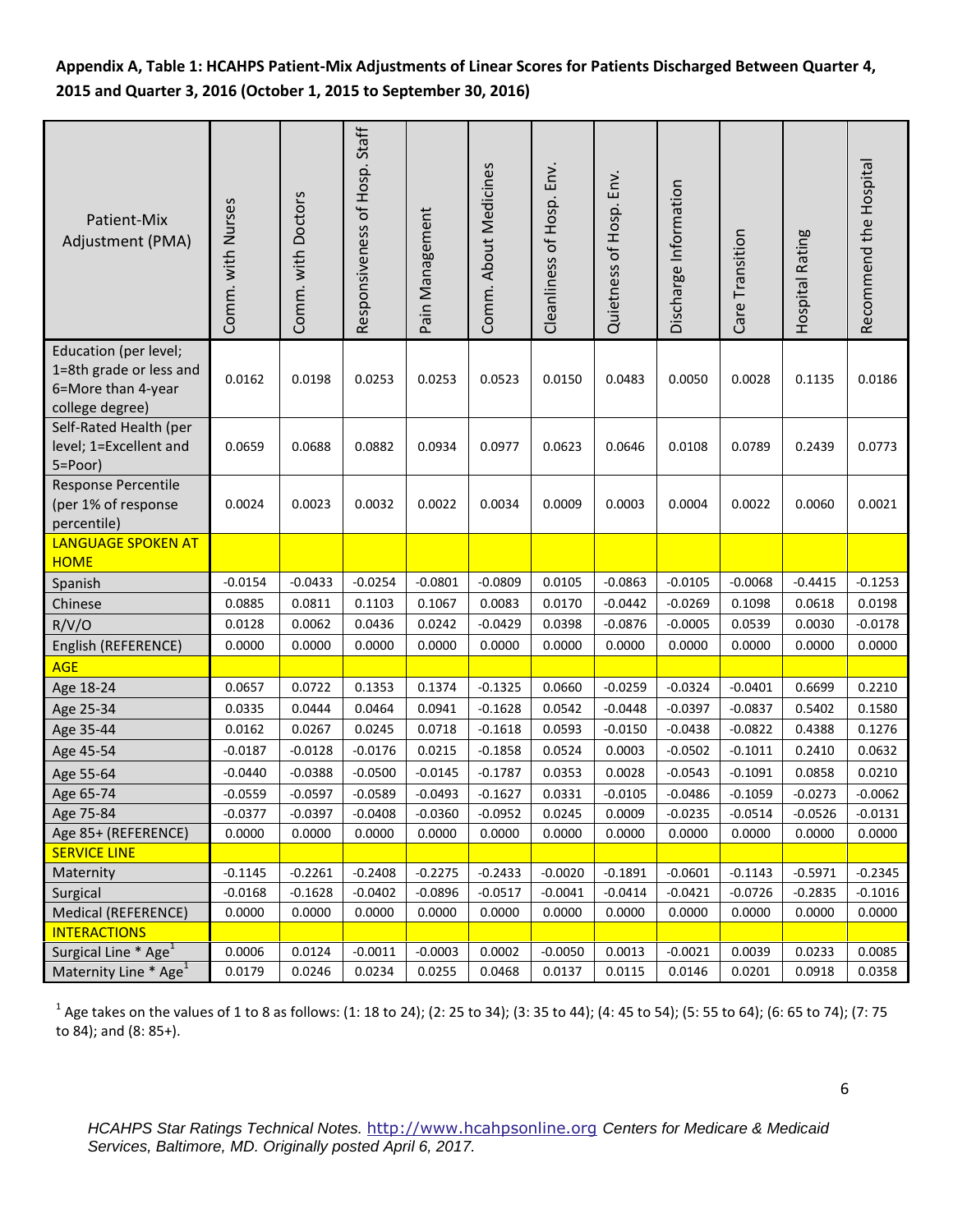**Appendix A, Table 2: National Means of PMA Variables for Patients Discharged Between Quarter 4, 2015 and Quarter 3, 2016 (October 1, 2015 to September 30, 2016)** 

| Patient-Mix Adjustment<br>(PMA)                                                        | <b>National Mean</b> |
|----------------------------------------------------------------------------------------|----------------------|
| Education (per level;<br>1=8th grade or less and 6=More<br>than 4-year college degree) | 3.796                |
| Self-Rated Health (per level;<br>1=Excellent and 5=Poor)                               | 2.753                |
| Response Percentile                                                                    | 13.4%                |
| <b>LANGUAGE SPOKEN AT HOME</b>                                                         |                      |
| Spanish                                                                                | 5.1%                 |
| Chinese                                                                                | 0.4%                 |
| R/V/O                                                                                  | 1.8%                 |
| English (REFERENCE)                                                                    | 92.8%                |
| <b>AGE</b>                                                                             |                      |
| Age 18-24                                                                              | 3.4%                 |
| Age 25-34                                                                              | 10.5%                |
| Age 35-44                                                                              | 6.5%                 |
| Age 45-54                                                                              | 9.6%                 |
| Age 55-64                                                                              | 19.1%                |
| Age 65-74                                                                              | 25.2%                |
| Age 75-84                                                                              | 18.2%                |
| Age 85+ (REFERENCE)                                                                    | 7.4%                 |
| <b>SERVICE LINE</b>                                                                    |                      |
| Maternity                                                                              | 12.6%                |
| Surgical                                                                               | 37.3%                |
| <b>Medical (REFERENCE)</b>                                                             | 50.1%                |
| <b>INTERACTIONS</b>                                                                    |                      |
| Surgical Line * Age <sup>1</sup>                                                       | 2.015                |
| Maternity Line * Age <sup>1</sup>                                                      | 0.268                |

 $1$  Age takes on the values of 1 to 8 as follows: (1: 18 to 24); (2: 25 to 34); (3: 35 to 44); (4: 45 to 54); (5: 55 to 64); (6: 65 to 74); (7: 75 to 84); and (8: 85+).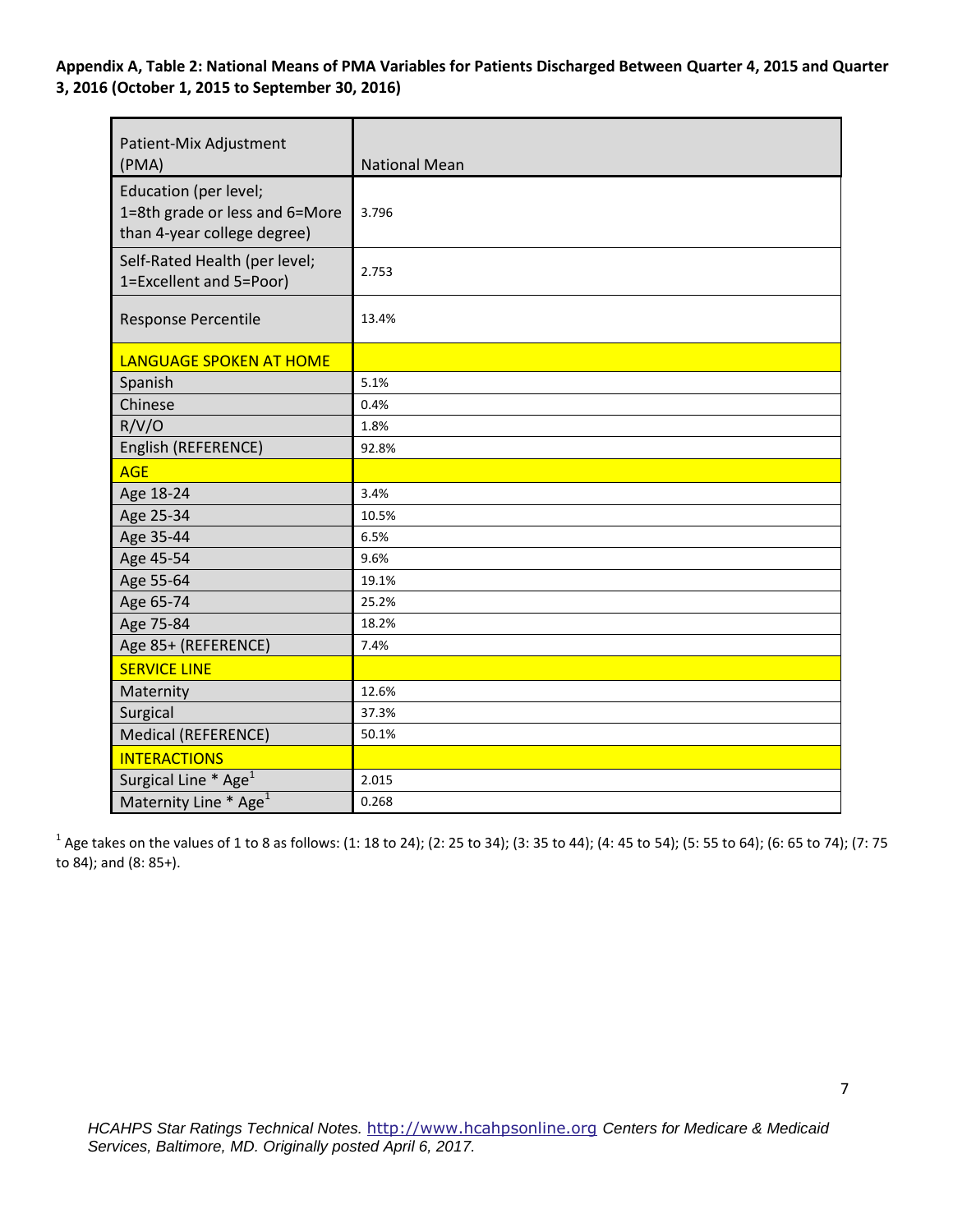**Appendix B: Survey Mode Adjustments of HCAHPS Linear Scores to Adjust to a Reference of Mail Mode (these mode adjustments are applicable on all quarters of HCAHPS scores)** 

|                                            | <b>Phone Only</b> | <b>Mixed</b> | <b>Active IVR</b> |
|--------------------------------------------|-------------------|--------------|-------------------|
| <b>HCAHPS Composite Measures</b>           |                   |              |                   |
| <b>Communication with Nurses</b>           | $-0.031$          | 0.005        | $-0.010$          |
| <b>Communication with Doctors</b>          | 0.011             | 0.028        | 0.009             |
| <b>Responsiveness of Hospital Staff</b>    | $-0.049$          | 0.024        | $-0.001$          |
| Pain Management                            | $-0.042$          | $-0.012$     | $-0.021$          |
| <b>Communication about Medicines</b>       | $-0.044$          | 0.013        | $-0.011$          |
| Discharge Information                      | $-0.013$          | 0.002        | $-0.032$          |
| Care Transition                            | $-0.064$          | $-0.030$     | 0.061             |
| <b>HCAHPS Individual Items</b>             |                   |              |                   |
| <b>Cleanliness of Hospital Environment</b> | $-0.072$          | $-0.032$     | $-0.037$          |
| Quietness of Hospital Environment          | $-0.044$          | $-0.038$     | $-0.109$          |
| <b>HCAHPS Global Items</b>                 |                   |              |                   |
| <b>Hospital Rating</b>                     | $-0.057$          | 0.008        | $-0.001$          |
| <b>Recommend the Hospital</b>              | $-0.049$          | $-0.008$     | $-0.018$          |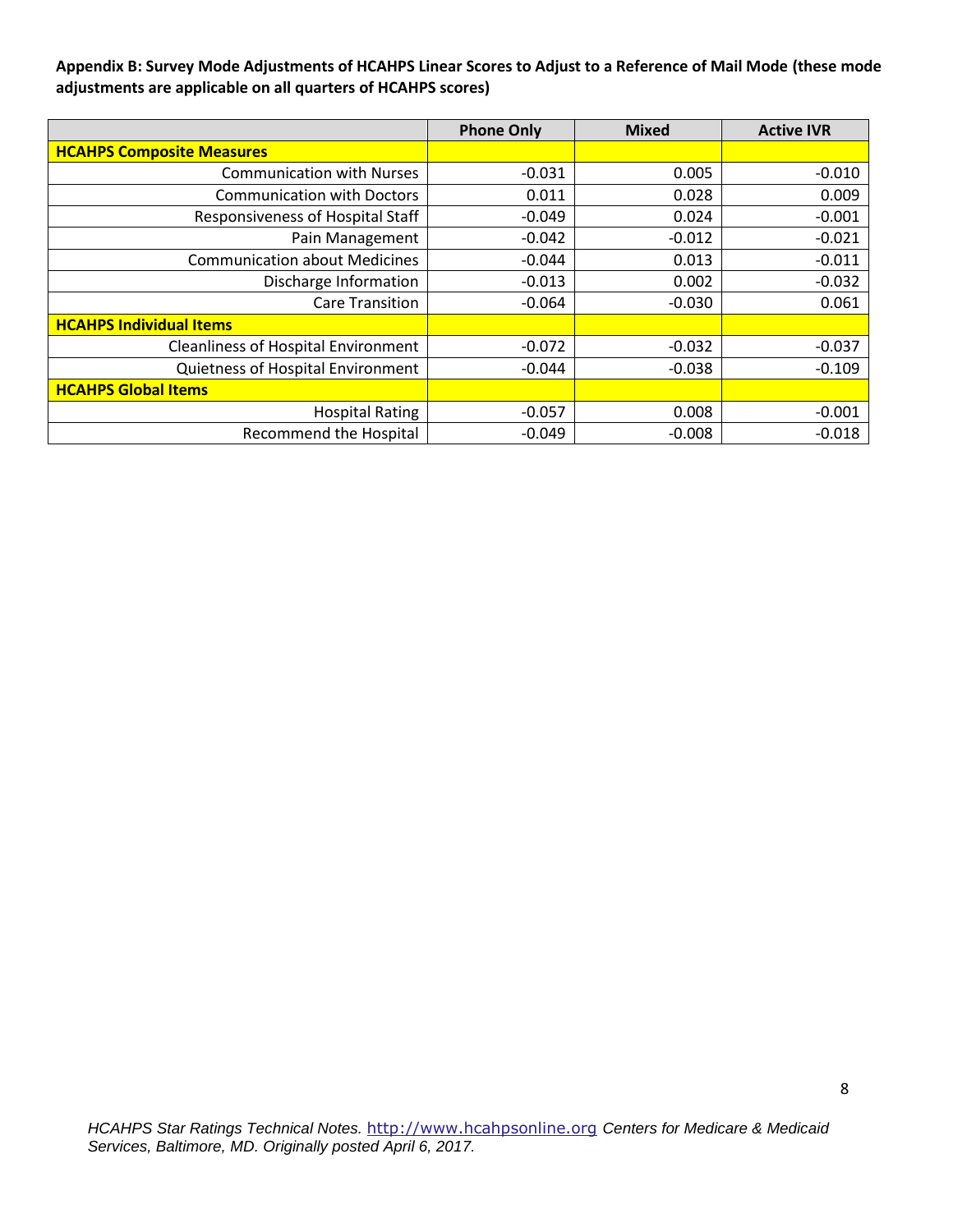### **Appendix C: HCAHPS Star Rating Cut Points for Patients Discharged Between Quarter 4, 2015 and Quarter 3, 2016 (October 1, 2015 to September 30, 2016)**

|                                            | 1 Star | 2 Stars          | 3 Stars          | 4 Stars          | 5 Stars   |
|--------------------------------------------|--------|------------------|------------------|------------------|-----------|
| <b>HCAHPS Composite Measures</b>           |        |                  |                  |                  |           |
| <b>Communication with Nurses</b>           | < 85   | $≥85$ to $≤90$   | ≥90 to <92       | $≥92$ to <95     | $\geq$ 95 |
| <b>Communication with Doctors</b>          | < 88   | $≥88$ to <91     | $≥91$ to <93     | $≥93$ to <95     | $\geq$ 95 |
| Responsiveness of Hospital Staff           | < 79   | $\geq$ 79 to <83 | $\geq$ 83 to <86 | $≥86$ to <91     | $\geq$ 91 |
| Pain Management                            | < 82   | $≥82$ to $≤86$   | $≥86$ to <89     | $\geq$ 89 to <93 | $\geq$ 93 |
| <b>Communication about Medicines</b>       | < 72   | $≥72$ to $≤78$   | $≥78$ to $≤82$   | $≥82$ to $≤86$   | $\geq 86$ |
| Discharge Information                      | <80    | $≥80$ to $≤85$   | $≥85$ to < $88$  | $≥88$ to $≤92$   | $\geq$ 92 |
| <b>Care Transition</b>                     | < 77   | $\geq$ 77 to <80 | $≥80$ to <82     | $≥82$ to $<85$   | $\geq 85$ |
| <b>HCAHPS Individual Items</b>             |        |                  |                  |                  |           |
| <b>Cleanliness of Hospital Environment</b> | < 82   | $≥82$ to $≤87$   | ≥87 to <89       | $\geq$ 89 to <93 | $\geq$ 93 |
| Quietness of Hospital Environment          | <77    | ≥77 to <82       | $\geq$ 82 to <86 | $≥86$ to <91     | $\geq$ 91 |
| <b>HCAHPS Global Items</b>                 |        |                  |                  |                  |           |
| <b>Hospital Rating</b>                     | < 82   | $\geq$ 82 to <86 | $≥86$ to <90     | $≥90$ to <93     | $\geq$ 93 |
| <b>Recommend the Hospital</b>              | < 82   | $≥82$ to $≤86$   | ≥86 to <90       | ≥90 to <94       | $\geq 94$ |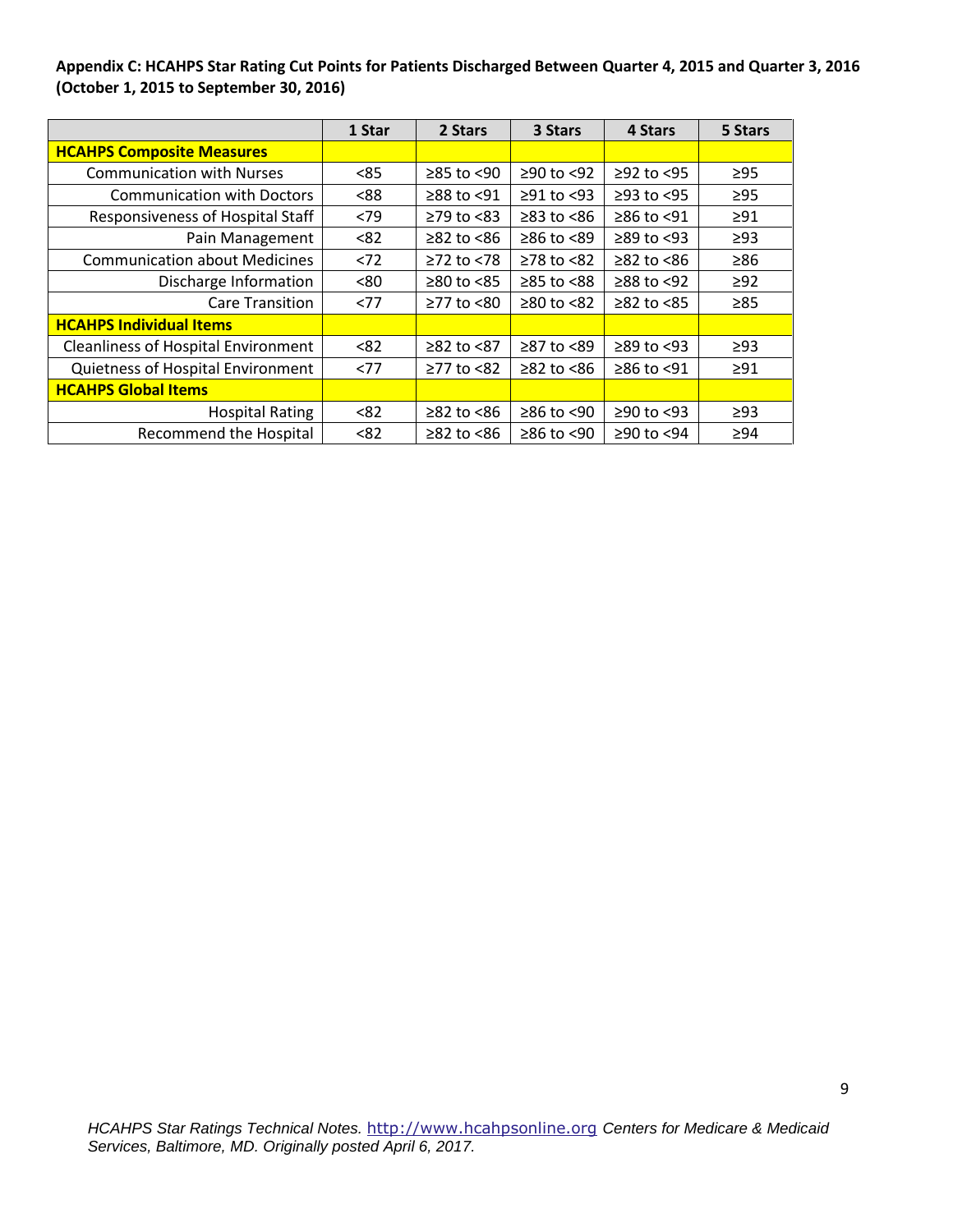### **Appendix D: Individual Measure Star Assignment Process**

Below are detailed steps of the clustering method to develop individual measure stars. For each measure, the clustering method does the following:

- 1. Produces the individual measure distance matrix.
- 2. Groups the measure scores into an initial set of clusters.
- 3. Selects the final set of clusters.

## **1. Produce the individual measure distance matrix.**

For each pair of hospital j and k (j>=k) among the n hospitals with measure score data, compute the Euclidian distance of their measure scores (e.g., the absolute value of the difference between the two measure scores). Enter this distance in row j and column k of a distance matrix with n rows and n columns. This matrix can be produced using the DISTANCE procedure in SAS as follows:

proc distance data=inclusterdat out=distancedat method=Euclid; var interval(measure\_score);

id CCN; run;

 record has a unique identifier, CCN. The option *method=Euclid* specifies that distances between hospital measure scores should be based on Euclidean distance. The input data contain a variable called *measure\_score.* In the *var* call, the parentheses around *measure\_score* indicate that *measure\_score* is considered to be an interval or numeric variable. The In the above code, the input data set, *inclusterdat,* is the list of hospitals with scores for a particular measure. Each distances computed by this code are stored to an output data set called *distancedat.* 

## **2. Create a tree of cluster assignments.**

The distance matrix calculated in Step 1 is the input to the clustering procedure. The stored distance algorithm is implemented to compute cluster assignments. The following process is implemented by using the CLUSTER procedure in SAS:

- a. The input measure score distances are squared.
- b. The clusters are initialized by assigning each hospital to its own cluster.
- c. In order to determine which pair of clusters to merge, Ward's minimum variance method is used to separate the variance of the measure scores into within-cluster and between-cluster sum of squares components.
- d. From the existing clusters, two clusters will be selected for merging to minimize the within-cluster sum of squares over all possible sets of clusters that might result from a merge.
- e. Steps b and c are repeated to reduce the number of clusters by one until a single cluster containing all hospitals results.

The result is a data set that contains a tree-like structure of cluster assignments, from which any number of clusters between 1 and the number of hospital measure scores could be computed. The SAS code for implementing these steps is:

proc cluster data=distancedat method=ward outtree=treedat noprint;

id CCN;

run;